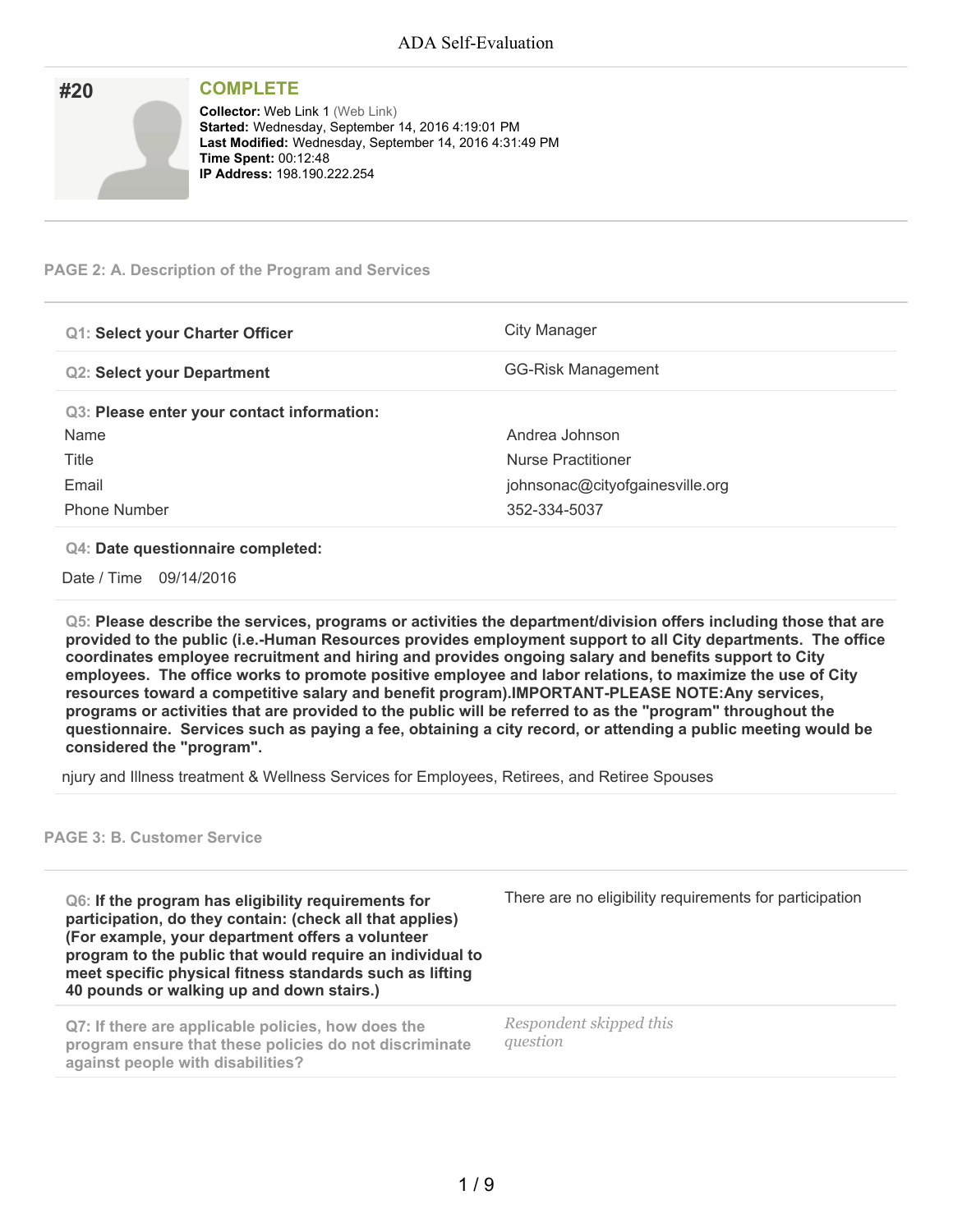| Q8: Is there a formal policy in place to respond to<br>requests from the general public for sign language, oral<br>and cued speech interpreters, or other modifications to<br>the program to allow people with disabilities to<br>participate?                                                               | <b>No</b>                                          |
|--------------------------------------------------------------------------------------------------------------------------------------------------------------------------------------------------------------------------------------------------------------------------------------------------------------|----------------------------------------------------|
| Q9: Does the program have standard operating<br>procedures in place to include a person with<br>disabilities? [For example, allowing a service animal into<br>a facility, allowing someone to bring a personal<br>attendant with them to a recreation class or moving an<br>event to an accessible location] | No                                                 |
| Q10: Is the program staff that interacts with the<br>publictrained on the correct procedures to follow when a<br>person requests an interpreter?                                                                                                                                                             | No                                                 |
| Q11: How much notice is required to provide an<br>accommodation request?                                                                                                                                                                                                                                     | 24 hours or less (not including weekends/holidays) |
| Q12: Do you track accessibility requests for the<br>program?                                                                                                                                                                                                                                                 | No                                                 |
| Q13: Does the program charge an additional fee for<br>modifying the program for a person with disabilities?                                                                                                                                                                                                  | No                                                 |
| Q14: Are there any hard copy or digital forms required<br>for admission or participation in the program (i.e. tests,<br>applications, registration forms, etc.)?                                                                                                                                             | Yes                                                |
| Q15: Do the forms contain a notice that the City does not<br>discriminate against people with disabilities?                                                                                                                                                                                                  | No                                                 |
| Q16: Is an interview required prior to an applicant's<br>admission to the program?                                                                                                                                                                                                                           | No                                                 |
| Q17: When hiring temporary or permanent employees,<br>does the program consistently use selection criteria that<br>does not discriminate based on disability?                                                                                                                                                | Yes                                                |
| Q18: Does the program ensure individuals with<br>disabilities are allowed the opportunity to participate as<br>members of any program associated citizen's advisory<br>boards or committees?                                                                                                                 | Don't Know                                         |
| Q19: Are individuals with disabilities currently serving<br>on any of the program's advisory boards or<br>committees?                                                                                                                                                                                        | No                                                 |
|                                                                                                                                                                                                                                                                                                              |                                                    |

**PAGE 4: C. Notice Requirements**

**Q20: Is a "Notice under the Americans with Disabilities Act" or a non-discrimination statement made accessible, as needed, to program participants who may be persons with disabilities?** No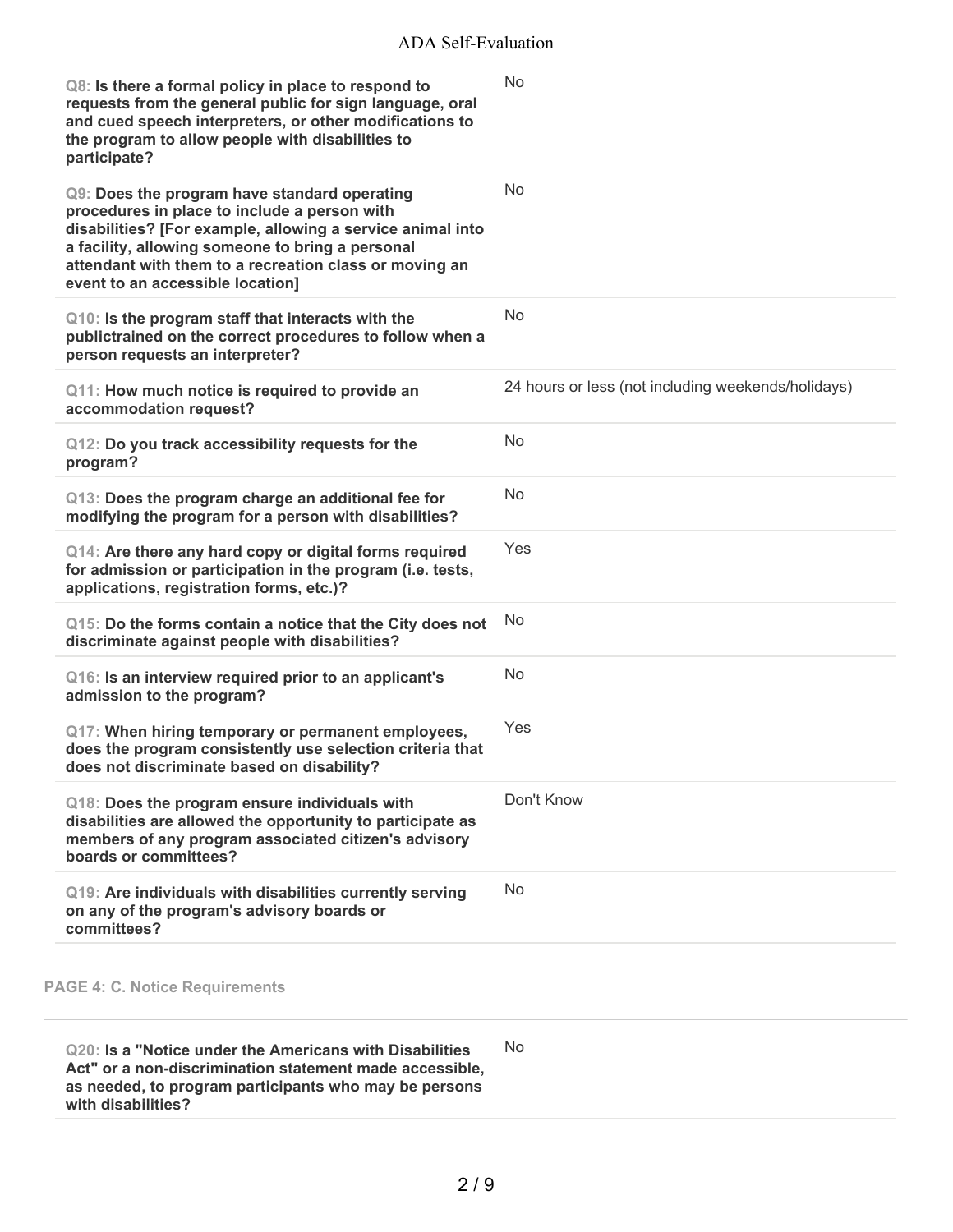| Q21: Does the non-discrimination statement include<br>information about the City's ADA Coordinator and how<br>to contact them or file a grievance?                                                                                                                                                                                       | No                                                                                                   |
|------------------------------------------------------------------------------------------------------------------------------------------------------------------------------------------------------------------------------------------------------------------------------------------------------------------------------------------|------------------------------------------------------------------------------------------------------|
| Q22: Is program staff that regularly interacts with the<br>public familiar with the City's ADA grievance/complaint<br>procedures when an incident of disability discrimination<br>is alleged?                                                                                                                                            | <b>No</b>                                                                                            |
| Q23: Does the program notify all persons that public<br>meetings, hearings, interviews, and conferences will be<br>held in accessible locations and that adaptive/auxiliary<br>aids (such as assistive listening devices, readers for the<br>blind, pen and paper) will be provided, upon request, to<br>participants with disabilities? | <b>No</b>                                                                                            |
| Q24: Is there a formal policy in place to respond to<br>requests from the general public for note takers,<br>computer-assisted real time transcription services, and<br>other auxiliary aids and services for providing effective<br>communication?                                                                                      | <b>No</b>                                                                                            |
| <b>PAGE 5: D. Printed Information</b>                                                                                                                                                                                                                                                                                                    |                                                                                                      |
| Q25: Does the program have printed materials (i.e.<br>forms, newsletters, brochures, calendars, fact sheets)<br>that are made available to the public?                                                                                                                                                                                   | <b>No</b>                                                                                            |
| Q26: Who manages the printed materials?                                                                                                                                                                                                                                                                                                  | My department manages printed material                                                               |
| Q27: Is there a formal policy in place to respond to<br>requests from the general public for alternate document<br>formats of the printed materials that are made to the<br>public?                                                                                                                                                      | No.                                                                                                  |
| Q28: What types of alternate document formats does the<br>program make available when requested? (Check all that<br>apply)                                                                                                                                                                                                               | Email (i.e. sending a document to a person directly<br>who cannot access it on the web or in person) |
| Q29: How much notice is required to provide the<br>alternate document formats?                                                                                                                                                                                                                                                           | 24 hours or less (not including weekends/holidays)                                                   |
| Q30: Do you track accessibility requests for alternate<br>formats of printed material?                                                                                                                                                                                                                                                   | N <sub>o</sub>                                                                                       |
| Q31: Does the program charge an additional fee for<br>providing materials in alternative formats for people with<br>disabilities?                                                                                                                                                                                                        | <b>No</b>                                                                                            |
| Q32: Does the program include images of individuals<br>with disabilities in the printed materials and<br>publications?                                                                                                                                                                                                                   | No, photos of individuals with disabilities are NOT<br>included                                      |

**PAGE 6: E. Television and Audiovisual Public Information**

÷,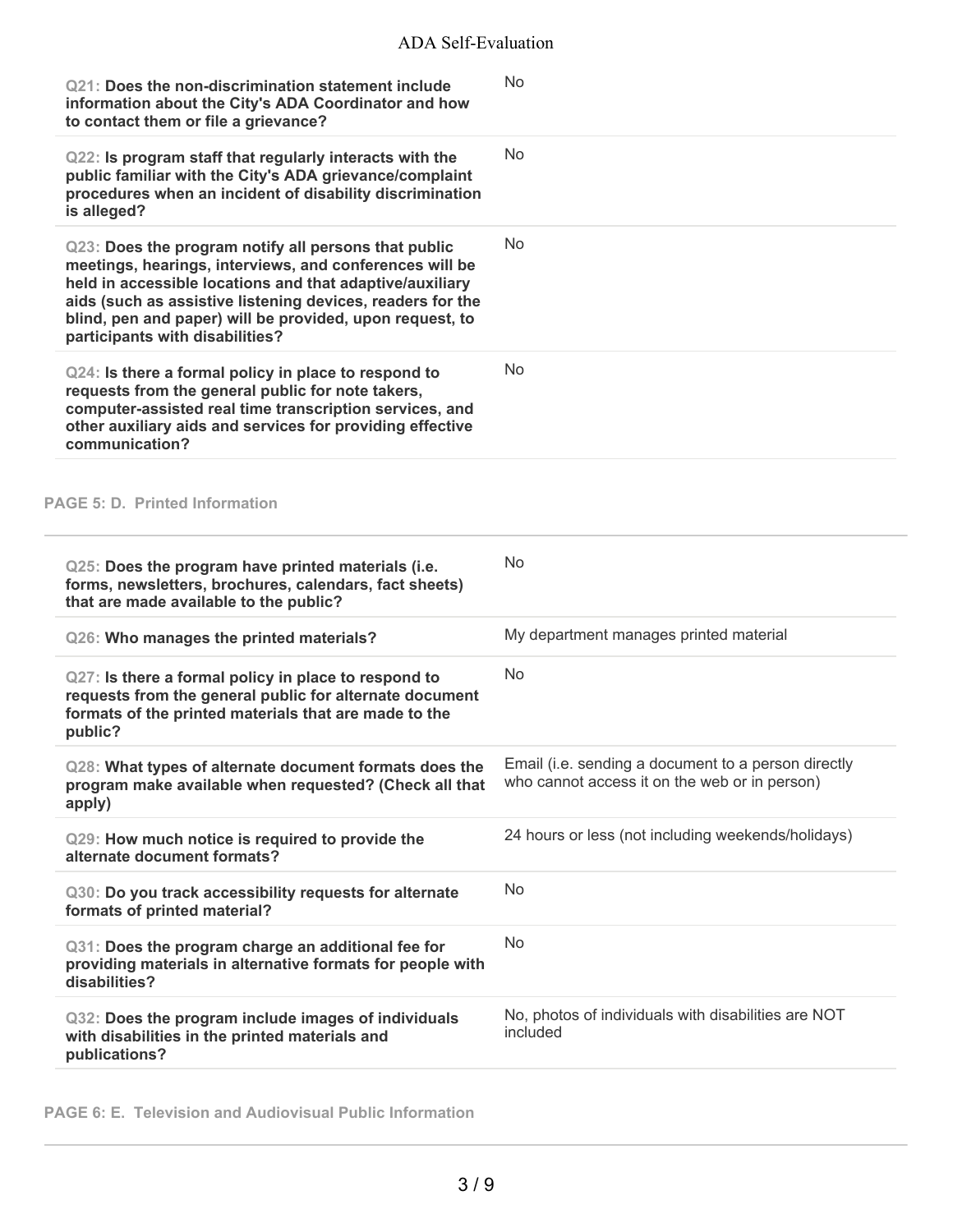| Q33: Does the program produce audiovisual (film,<br>videotape, television, digital) presentations, or website<br>demonstrations/webinars for the public or provide these<br>types presentations to the public? | No                                                                       |
|----------------------------------------------------------------------------------------------------------------------------------------------------------------------------------------------------------------|--------------------------------------------------------------------------|
| Q34: Is there a formal policy in place to respond to<br>requests from the general public for accessible<br>audiovisual, televised or online presentations provided<br>to the public?                           | No                                                                       |
| Q35: What types of accessible audio/visual, televised or<br>online presentation formats does the program make<br>available when requested?                                                                     | Do not provide alternative formats                                       |
| Q36: How much notice is required to provide the<br>accessible presentation formats?                                                                                                                            | Don't know - have not completed such a request                           |
| Q37: Do you track accessibility requests for accessible<br>presentation formats?                                                                                                                               | No                                                                       |
| Q38: Does the program charge an additional fee for<br>providing presentations in accessible formats for people<br>with disabilities?                                                                           | No                                                                       |
| Q39: Do the audio/visual presentations include<br>portrayals of individuals with disabilities?                                                                                                                 | Do not include any portrayals of people in audio/visual<br>presentations |

# **PAGE 7: F. Website**

| Q40: Does the program provide information about its<br>offerings to the public on the internet?                                                                                                                                           | <b>No</b>                                     |
|-------------------------------------------------------------------------------------------------------------------------------------------------------------------------------------------------------------------------------------------|-----------------------------------------------|
| Q41: What information is provided on the internet?                                                                                                                                                                                        | Respondent skipped this<br>question           |
| $Q42$ : Does the webpage(s) include information about the<br>accessibility of the facilities (parking, bathrooms,<br>assistive listening devices, etc.) where the program is<br>offered?                                                  | No.                                           |
| Q43: Who manages the information regarding the<br>facilities, programs and services provided on the<br>internet?                                                                                                                          | The department manages the webpage(s) content |
| Q44: Does the website home page include easily<br>locatable information, including a telephone number and<br>email address, for use in reporting website accessibility<br>problems and requesting accessible services and<br>information? | Yes                                           |
| Q45: Do all links have a text description that can be read<br>by a screen reader (not just a graphic or "click here")?                                                                                                                    | Don't Know                                    |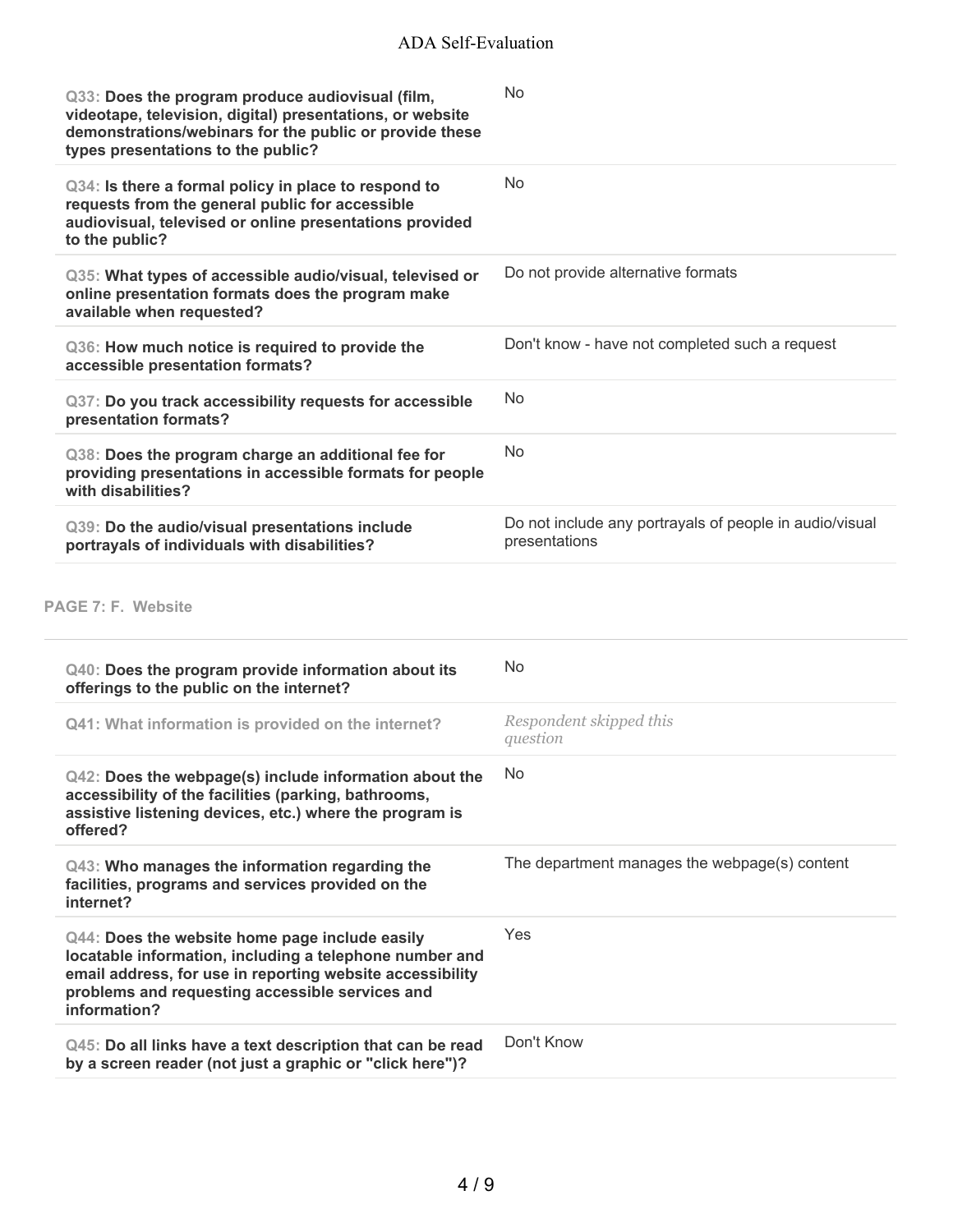| Q46: Do all the photographs, maps, graphics and other<br>images on the webpages currently have HTML tags<br>(such as an "alt" tag or a long description tag) with text<br>equivalents of the material being visually conveyed?                                                                                                                | Don't Know |
|-----------------------------------------------------------------------------------------------------------------------------------------------------------------------------------------------------------------------------------------------------------------------------------------------------------------------------------------------|------------|
| Q47: Are all the documents posted on the webpages<br>available in HTML or other text-based format (for<br>example rich text format (RTF) or word processing<br>format), even if they are also provided in another format,<br>such as Portable Document Format (PDF)?                                                                          | Yes        |
| Q48: If a webpage has data charts or tables, is HTML<br>used to associate all data cells with column and row<br>identifiers?                                                                                                                                                                                                                  | Don't Know |
| Q49: Do all video files available on the webpages have<br>audio descriptions of what is being displayed to provide<br>access to visually conveyed information for people who<br>are blind or have low vision?                                                                                                                                 | Don't Know |
| Q50: Do all video files on the webpages have written<br>captions of spoken communication to provide access to<br>people who are deaf or hard of hearing?                                                                                                                                                                                      | Don't Know |
| Q51: Does the top of each page with navigation links<br>have a "skip navigation" link?[This feature directs<br>screen readers to bypass the row of navigation links and<br>start at the webpage content, thus enabling people who<br>use screen readers to avoid having to listen to all the<br>links each time they add more to a new page.] | Don't Know |
| Q52: Is the webpage content regularly (at least annually)<br>tested for accessibility to ensure it is usable by people<br>with disabilities, including those who use speaking<br>browsers?                                                                                                                                                    | Don't Know |
| Q53: Is there a formal policy established to<br>ensurewebpages will be accessible?                                                                                                                                                                                                                                                            | Don't Know |
| Q54: Is the policy posted on the webpage, where it can<br>be easily located?                                                                                                                                                                                                                                                                  | Don't Know |
| Q55: Is there a standard operating procedure in place to<br>ensure that new and modified webpages and content are<br>accessible?                                                                                                                                                                                                              | Don't Know |
| Q56: Does the in-house communications staff and<br>department contacts responsible for webpage content<br>development receive training on the guidelines for<br>website accessibility?                                                                                                                                                        | Don't Know |
|                                                                                                                                                                                                                                                                                                                                               |            |

**PAGE 8: G. Public Telephones and Communication Devices**

**Q57: Does the program's main public access number have an automated phone menu service (i.e. press 1 for ..., press 2 for...)?** No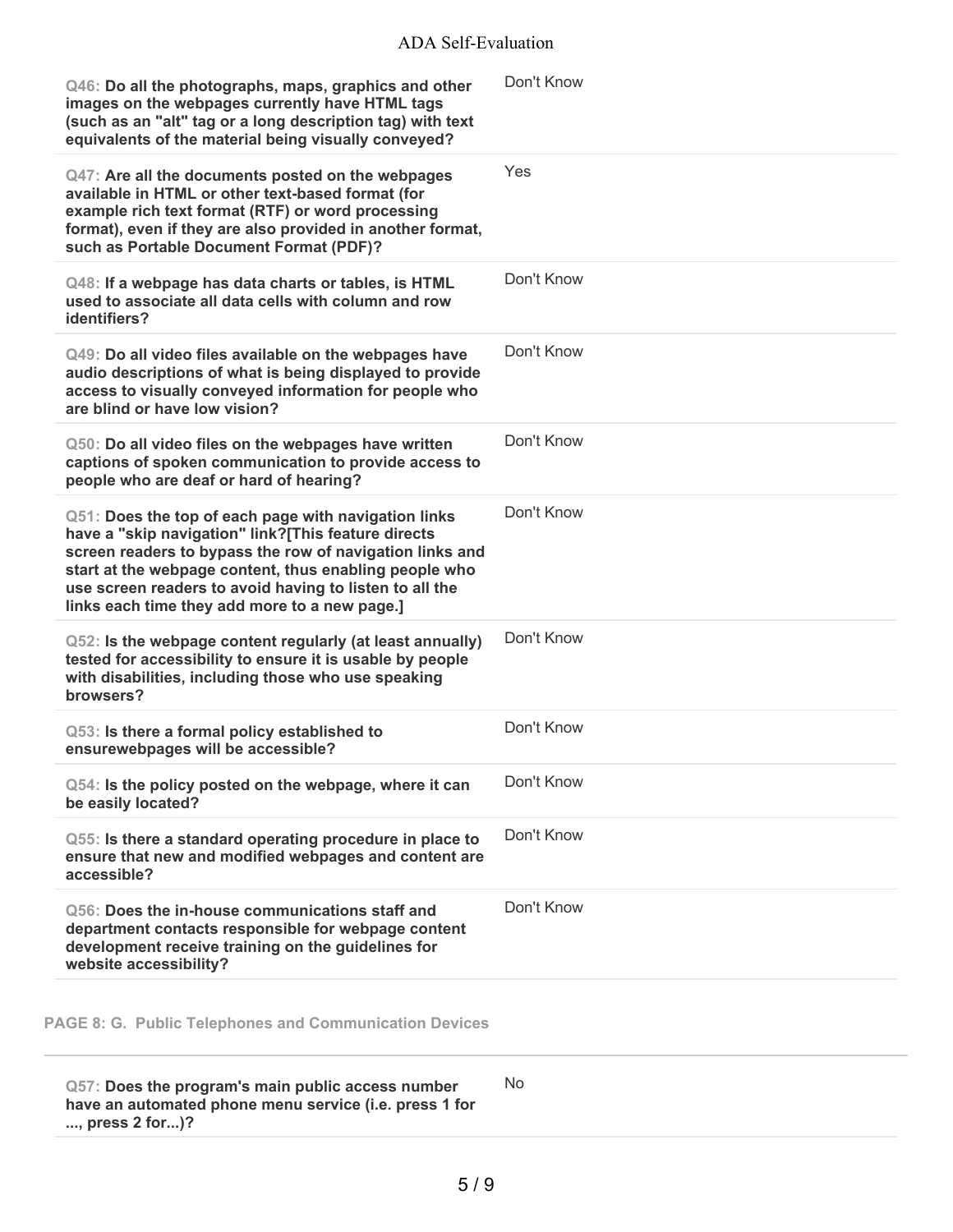| Q58: If yes, does the system offer a simple, 1-step way<br>for a caller to bypass the menu and speak directly with a<br>staff person during regular business hours?                                                                                | N/A                                        |
|----------------------------------------------------------------------------------------------------------------------------------------------------------------------------------------------------------------------------------------------------|--------------------------------------------|
| Q59: What tools does the program use to communicate<br>by phone with people with speech or hearing<br>difficulties?                                                                                                                                | None                                       |
| Q60: Does the program publish the City's TTY (text<br>telephone) relay service in all materials where a phone<br>number is listed?                                                                                                                 | Don't Know                                 |
| Q61: If a third-party "Relay" system is used, does<br>program staff receive training on how to place a Relay<br>call to a customer, as well as receive one?                                                                                        | Don't Know                                 |
| PAGE 9: H. Accessible/Adaptive Equipment                                                                                                                                                                                                           |                                            |
| Q62: Does the program allow members of the public to<br>use electronic equipment such as copy machines or<br>computer terminals?                                                                                                                   | <b>No</b>                                  |
| Q63: Does the program ensure that the electronic<br>equipment is accessible to and usable by individuals<br>with disabilities (For example, is a public computer<br>terminal provided on a lowered counter or in an<br>accessible workstation)?    | <b>No</b>                                  |
| Q64: Are auxiliary aids (such as a moveable light<br>source, adjustable worktable levels, paper and pen, etc.)<br>provided to assist persons with disabilities?                                                                                    | <b>No</b>                                  |
| <b>PAGE 10: I. Public Meetings</b>                                                                                                                                                                                                                 |                                            |
| Q65: Does the program hold public meetings, hearings<br>or conferences?                                                                                                                                                                            | No                                         |
| Q66: Does the program require that public meetings,<br>hearing, and conferences be held in accessible<br>locations?                                                                                                                                | Yes                                        |
| Q67: Do all printed or electronic materials about<br>program-sponsored/hosted public events, public<br>meetings, public hearings, or public appearances by and<br>with City officials include instructions about how to<br>request accommodations? | Yes.                                       |
| Q68: If yes, what types of accommodations can the<br>program provide to the public when requested?                                                                                                                                                 | Electronic/computer based document readers |
| Q69: How many Assistive listening devices are made<br>available for public meetings?                                                                                                                                                               | Don't Know                                 |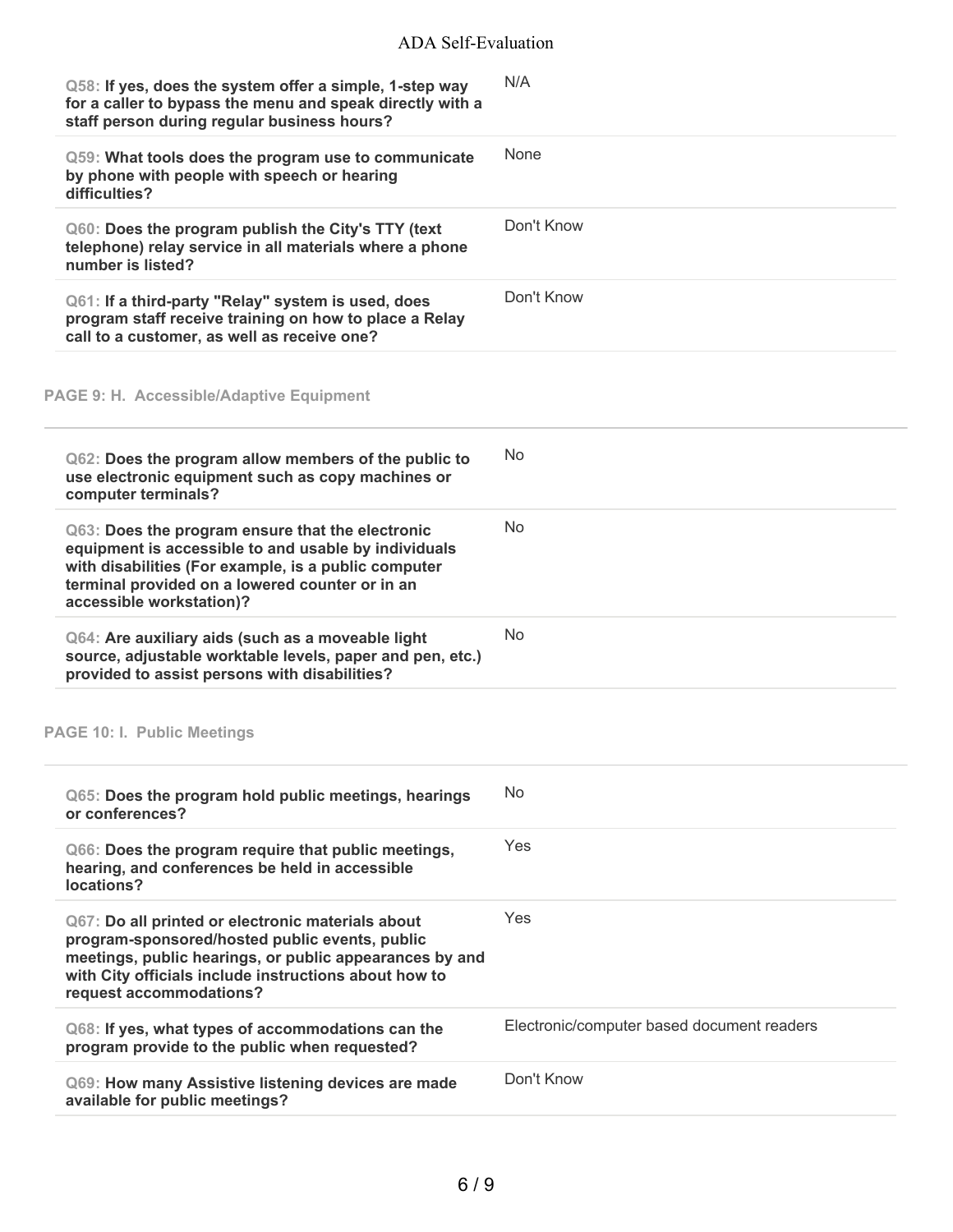| Q70: Does the program charge an additional fee for     | No. |
|--------------------------------------------------------|-----|
| providing accommodations for people with disabilities? |     |

**PAGE 11: J. Transportation Services**

| Q71: Does the program provide transportation to<br>volunteers, visitor, or program participants?                                                                                                | N <sub>0</sub> |
|-------------------------------------------------------------------------------------------------------------------------------------------------------------------------------------------------|----------------|
| Q72: Does the program have procedures to make<br>transportation accessible to persons who have visual,<br>hearing, mobility and learning disabilities?                                          | No.            |
| PAGE 12: K. Tours and Trips                                                                                                                                                                     |                |
| Q73: Does the program provide facility tours or organize<br>trips for members of the pubic?                                                                                                     | No             |
| Q74: Does the program have procedures to make the<br>tours and trips accessible to individuals who have<br>visual, hearing, mobility and learning disabilities?                                 | <b>No</b>      |
| <b>PAGE 13: L. Use of Consultants and Contractors</b>                                                                                                                                           |                |
| Q75: Are consultants or contractors who bid on capital<br>projects or other contractual work for the program<br>required to signstatements attesting to their intent to<br>comply with the ADA? | N/A            |
| Q76: Does program staff monitorconsultants or<br>contractors obligations to facilitate participation of<br>individuals with disabilities?                                                       | Don't Know     |
| Q77: When selecting contractors or vendors, does the<br>program use criteria that does not discriminate based on<br>ability?                                                                    | Yes            |
| <b>PAGE 14: M. Emergency Evaluation Procedures</b>                                                                                                                                              |                |
| Q78: Does program staff have a plan or procedures in<br>place that describe how to evacuate people with<br>disabilities from the program facility during an<br>emergency?                       | N <sub>0</sub> |
| Q79: If yes, isstaff at each program facility trained to<br>carry out the instructions of the plan or procedures?                                                                               | N/A            |
| Q80: Is the evacuation plan or instructions posted in a<br>visible and accessible area of each floor in all programs<br>and public facilities?                                                  | <b>No</b>      |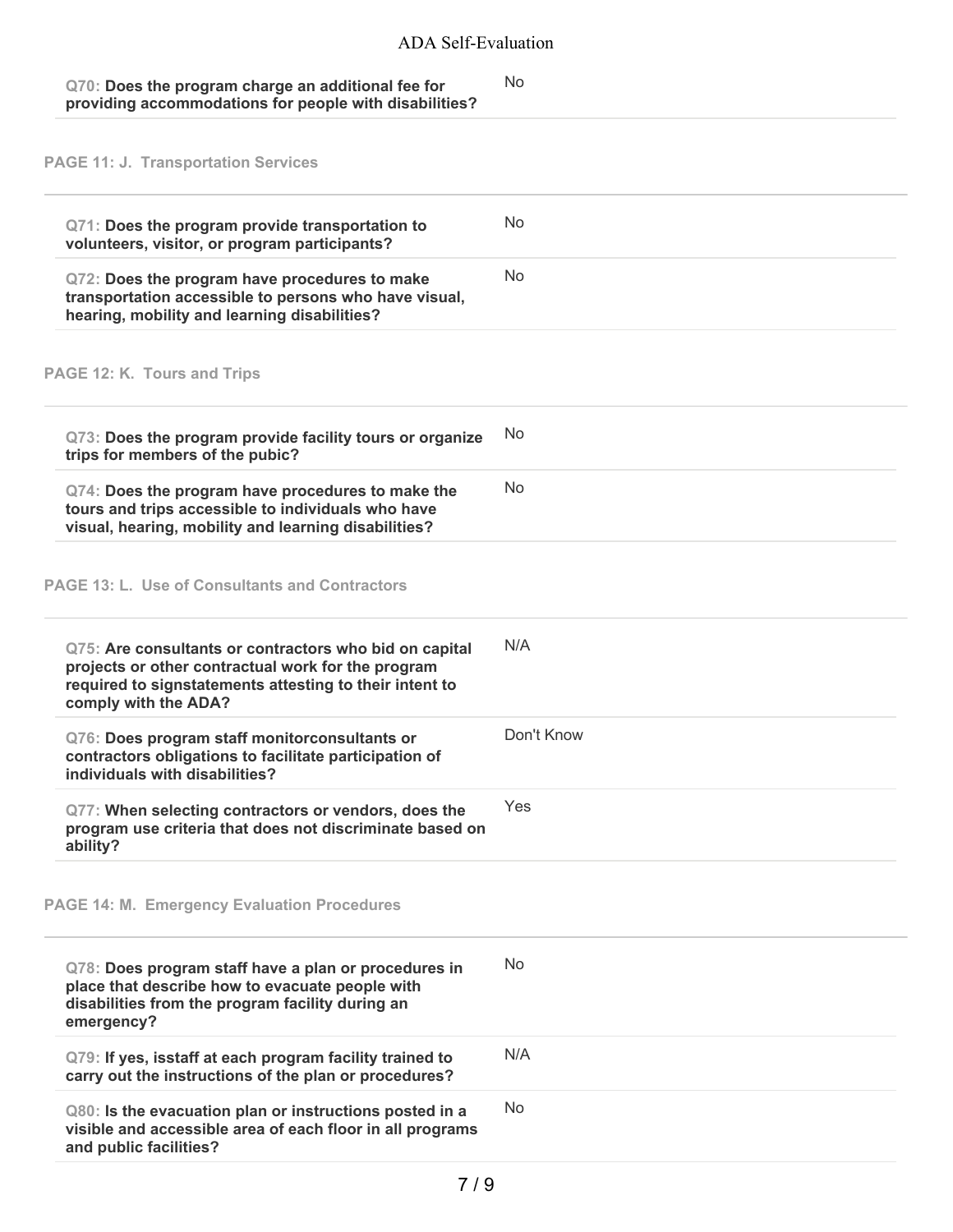**PAGE 15: N. Special Events and Private Events on City Property**

| Q81: Does program staff notify both private entities and<br>staff of their obligations to facilitate participation of<br>individuals with disabilities in those special events or<br>private events held on public property?           | No                                                                                                                              |
|----------------------------------------------------------------------------------------------------------------------------------------------------------------------------------------------------------------------------------------|---------------------------------------------------------------------------------------------------------------------------------|
| PAGE 16: O. Training and Staffing                                                                                                                                                                                                      |                                                                                                                                 |
| Q82: Does the program provide full and equal access to<br>ALL its participants, regardless of ability?                                                                                                                                 | Yes                                                                                                                             |
| Q83: How is program staff that have contact with the<br>public informed of the department's obligations and<br>policies that enables persons with disabilities to<br>participate in the program?                                       | Respondent skipped this<br>question                                                                                             |
| Q84: Does the program staff who maintain contact with<br>the public receive training on interacting with people<br>with disabilities?                                                                                                  | No, staff did not receive training                                                                                              |
| Q85: Is there program staff who would be able to<br>provide better customer service if they had training in<br>American Sign Language (ASL) or other means of<br>communicating with people who have hearing or speech<br>difficulties? | Yes                                                                                                                             |
| Q86: Would other training or technical assistance<br>services be helpful to program staff such as (check all<br>that apply):                                                                                                           | Developing policies and procedures,<br>Legal requirements,                                                                      |
|                                                                                                                                                                                                                                        | How to respond to requests for accommodation (i.e.<br>American Sign Language interpreters, assisted<br>listening devices, etc.) |
|                                                                                                                                                                                                                                        | How to provide materials in alternate formats (i.e.<br>Braille, audio recordings, etc.                                          |
| Q87: Is there program staff that provide emergency<br>services to the public?                                                                                                                                                          | <b>No</b>                                                                                                                       |
| Q88: If yes, have they had training in American Sign<br>Language or other means of communicating in<br>emergency situations with people who have hearing or<br>speech difficulties?                                                    | N/A                                                                                                                             |

**PAGE 17: P. Facilities**